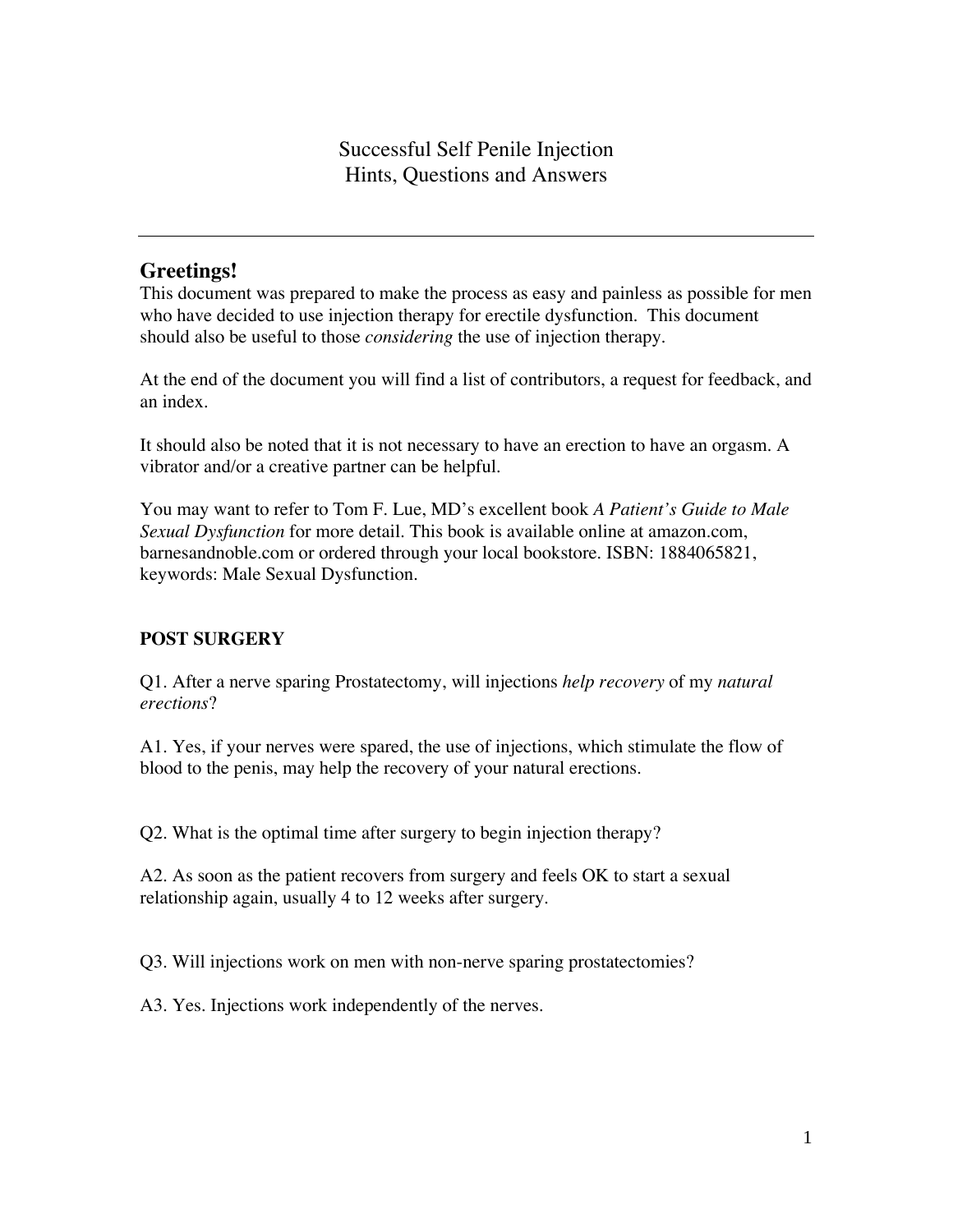## **POST-RADIATION**

Q4. Are there different recommendations for treating erectile dysfunction with injections for erectile dysfunction resulting from radiation therapy?

A4. There is no difference

## **INJECTION MEDICATIONS AND MECHANISM**

Q5. It seems that there are several different medications suitable for injections. What are they and what are the trade offs?

A5. Each of these medications will work to help you achieve an erection. You should always consult your physician to discuss which is best for you. Some of the medicines currently in use include the following:

1. Papaverine is available at a low cost and is stable at room temperature but is less effective than the other medications and may have a higher tendency to cause scarring (fibrosis).

2. Papaverine plus phentolamine is more potent than papaverine alone but with the same potential side effects such as priapism and scar tissue formation.

3. Alprostadil rarely causes priapism but with its use pain is more common. (Alprostadil is also known as prostaglandinE-1 or PGE-1, in powdered form it may be called Caverject or Edex.)

4. Papaverine plus phentolamine plus Alprostadil (Trimix) is the most potent but requires refrigeration and has the same side effects as Papaverine and Alprostadil.

Q6. How do these medications work to produce an erection?

A6. These drugs create an erection by relaxing the smooth muscles and widening the blood vessels in the penis. They are not dependent on nerve stimulation. For a more complete discussion of how the penis functions see our Your Health Matters document entitled, *Managing Impotence - A Patient Guide.* Available at: the UCSF Urology Clinic at Parnassus, the UCSF Urologic Oncology Clinic or, the UCSF Cancer Resource Center at Mt. Zion or from the UCSF Urology Website at http://cas.ucsf.edu/urology/patientGuides/neuroMale.html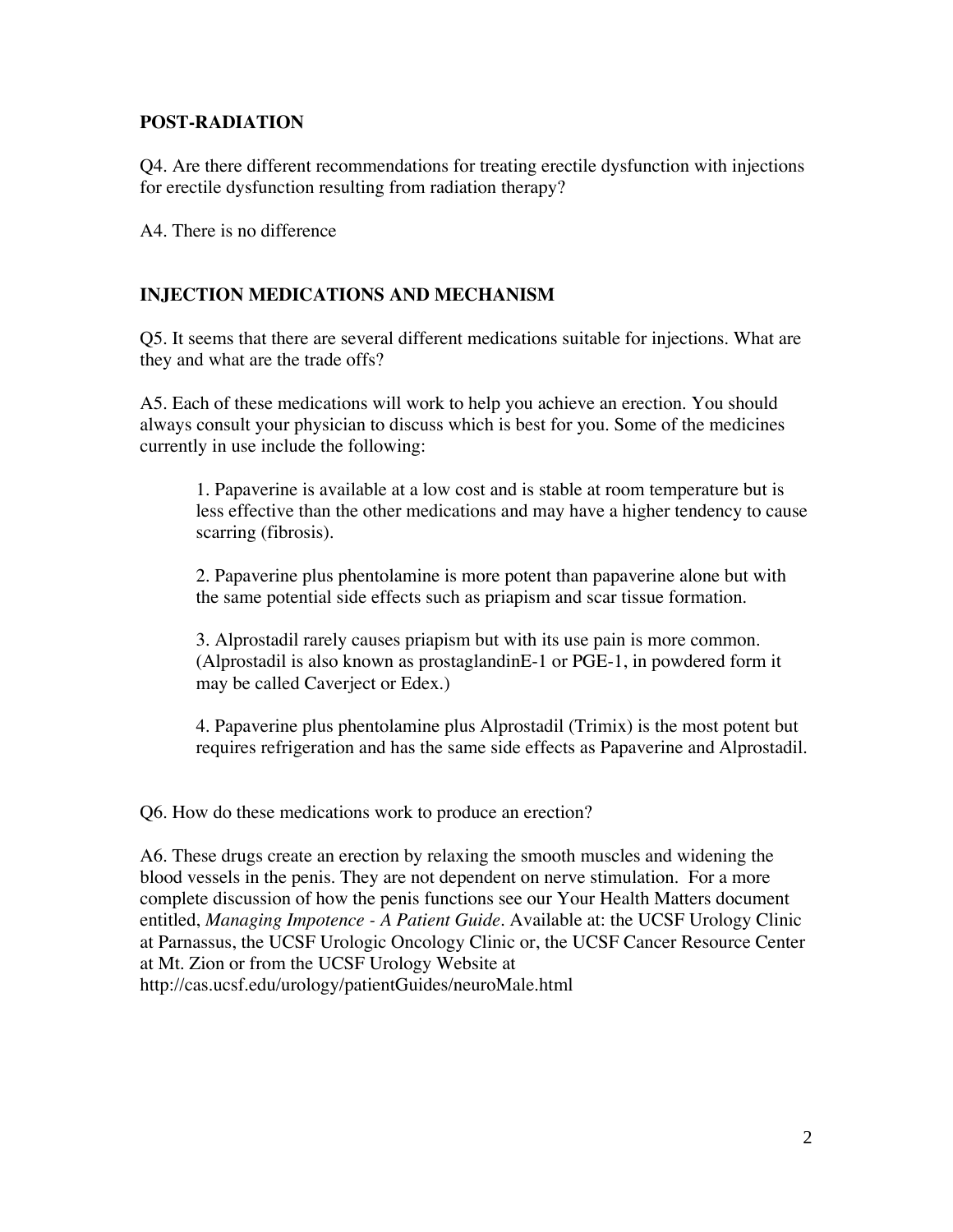Q7. Are there long-term side effects to the use of injections? What are they?

A7. One possible side effect is the development of curvature in the erect penis, which can be painful and interfere with intercourse. This is called "Peyronie's Disease." It is caused by a buildup of plaque or scar tissue inside the penis in the lining of the corpora cavernosa. These are the two sponge-like cylinders running the length of the penis into which the medication is injected. It is relatively rare and can be treated. You can minimize the risk of getting Peyronie's by learning to inject correctly. This is not difficult.

Q8. Are there medical conditions that preclude the use of injections?

A8. Yes. 1. Severe scarring of the penis.

- 2. Allergy to any of the 3 medications.
- 3. Active infection or sores on the penis.

Note: Blood thinners such as aspirin and Coumadin can increase bleeding. Men may use injection therapy when taking these medications IF they compress the injection site for at least 7 minutes.

## **ERECTIONS FROM INJECTIONS**

Q9. What percentage of men will get a useful erection from an injection? Do injections work for everyone?

A9. If the medication is properly dosed (this is done by your physician) and properly injected, a useful erection should occur in at least 80% of men.

Q10. Does the medication continue to work indefinitely or is a tolerance created requiring increasing dosage?

A10. Both have been seen.

Q11. How long will the erections last?

A11. This depends on a number of factors including: one's general health, current physical status, whether the proper dosage was properly injected and the presence of other stimulation. Erections generally appear in 5 to 10 minutes and on average last approximately 30 minutes.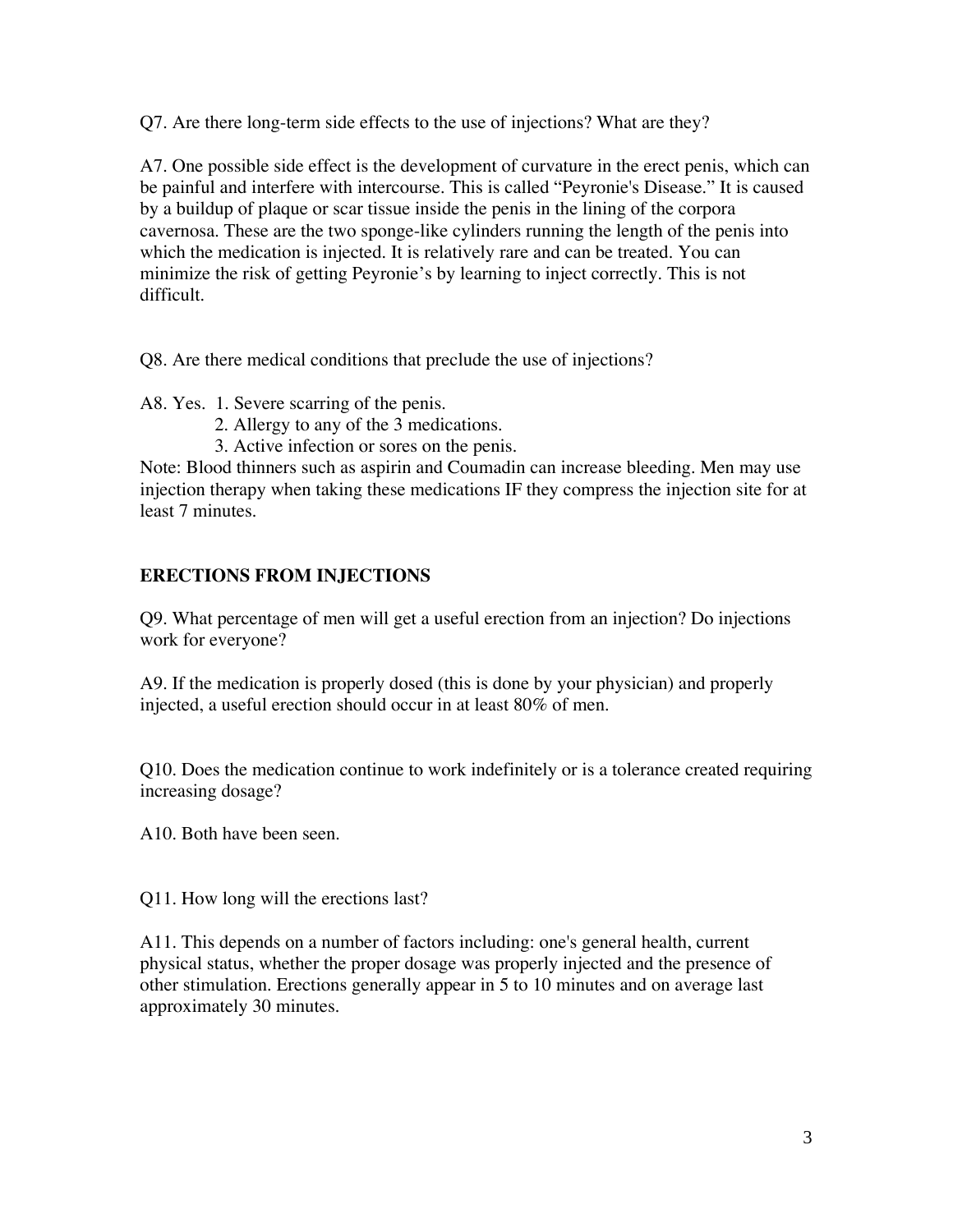Q12. Can injections be used with vacuum erection devices?

A12. DO NOT use a vacuum erection device after injecting! Serious bleeding can result. There may be exceptions. Please consult your doctor.

Q13. My medication requires refrigeration. How long can it be left un-refrigerated?

A13. Three hours

Q14. If I am traveling, are there medications that don't require refrigeration that I can use in place of my regular medication?

A14. If your standard medication is Alprostadil (Prostaglandin), then Caverject or Edex can be used. These are mixed from a powder at the time of use. Papaverine + phentolamine doesn't need refrigeration.

Q15. What is the definition of priapism?

A15. It is a prolonged erection. This is an easily managed but is a potentially serious complication. If ignored, it may result in severe pain and complete impotence necessitating placement of a penile prosthesis. Therefore, it is very important that if you develop a full erection lasting for more than 4 hours, **you should call your doctor at once or go to the emergency room.**

Q16. I've heard that Sudafed and Benadryl as well as Terbutaline can reduce a prolonged erection. When should these be used?

A16. If the erection lasts more than 2 hours. If it is still a problem after 4 hours call your doctor or go to the emergency room.

Q17. Can I use an ice pack to reduce an erection? Where and how should it be applied?

A17. Yes, on the penis or inner part of thighs. (A cold shower also works.) Again, if it is still a problem after 4 hours call your doctor or go to the emergency room.

# **INJECTION MECHANICS**

Q18. When filling the syringe, I have heard that that the plunger should be pulled down to the 1.0 cc mark before pushing the needle through the rubber stopper. Once the needle is pushed through the rubber stopper, the plunger should be pressed on, pushing the air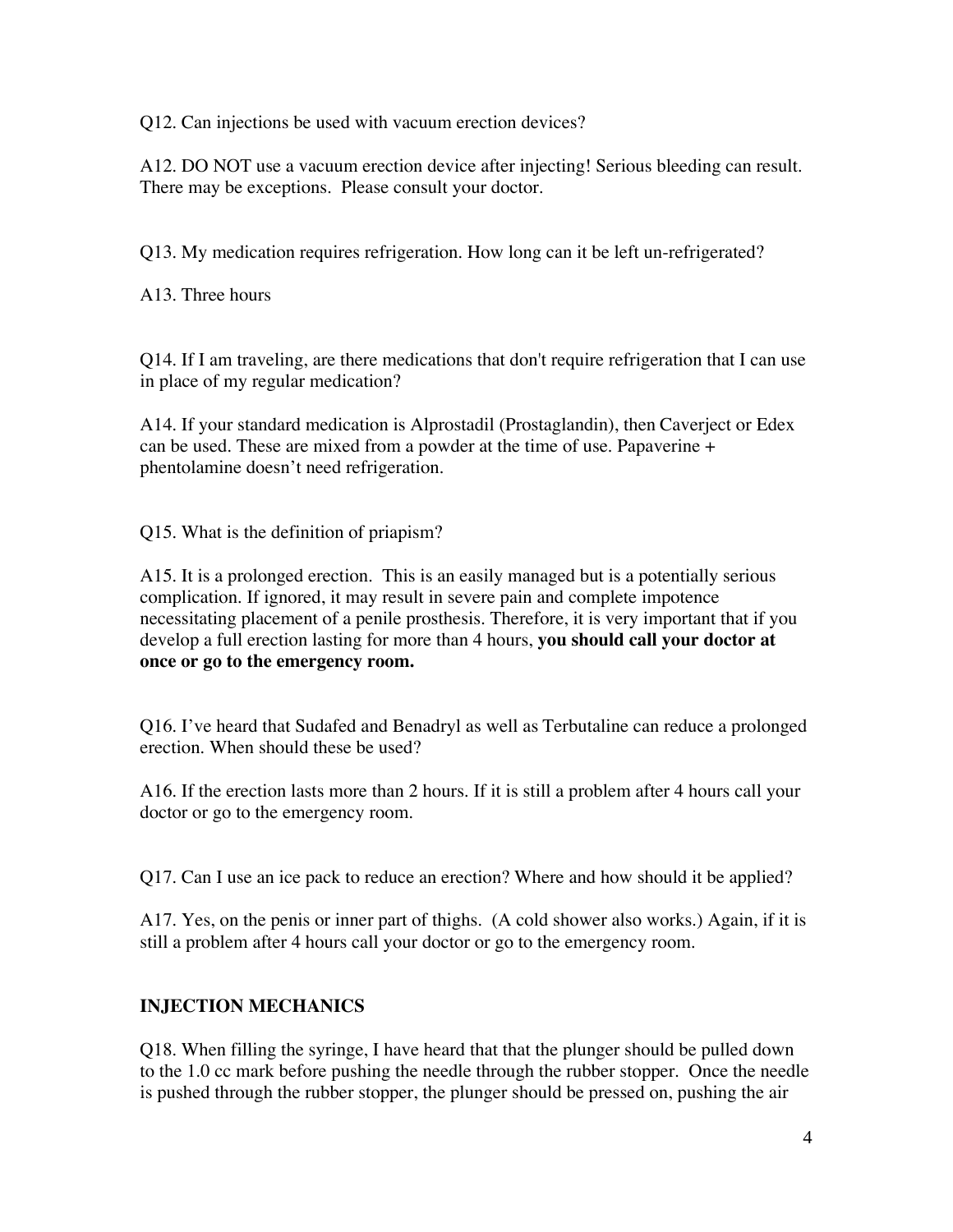into the ampoule before withdrawing the medication. Is there an advantage to this procedure?

A18. It makes withdrawing the medication easier.

Q 19. Where in the penis do I want the medication to go? What structures am I aiming for and which do I want to avoid?





Intra-cavernous injection therapy. After cleaning with alcohol swab, insert needle into side of penis and inject medication.

## **Correct Place to Inject**

A19. Alternate between injecting at the 3 and 9 o'clock positions. You will be injecting into the corpus cavernosum (erectile bodies). When choosing an injection site, avoid any area were a blood vessel is clearly visible.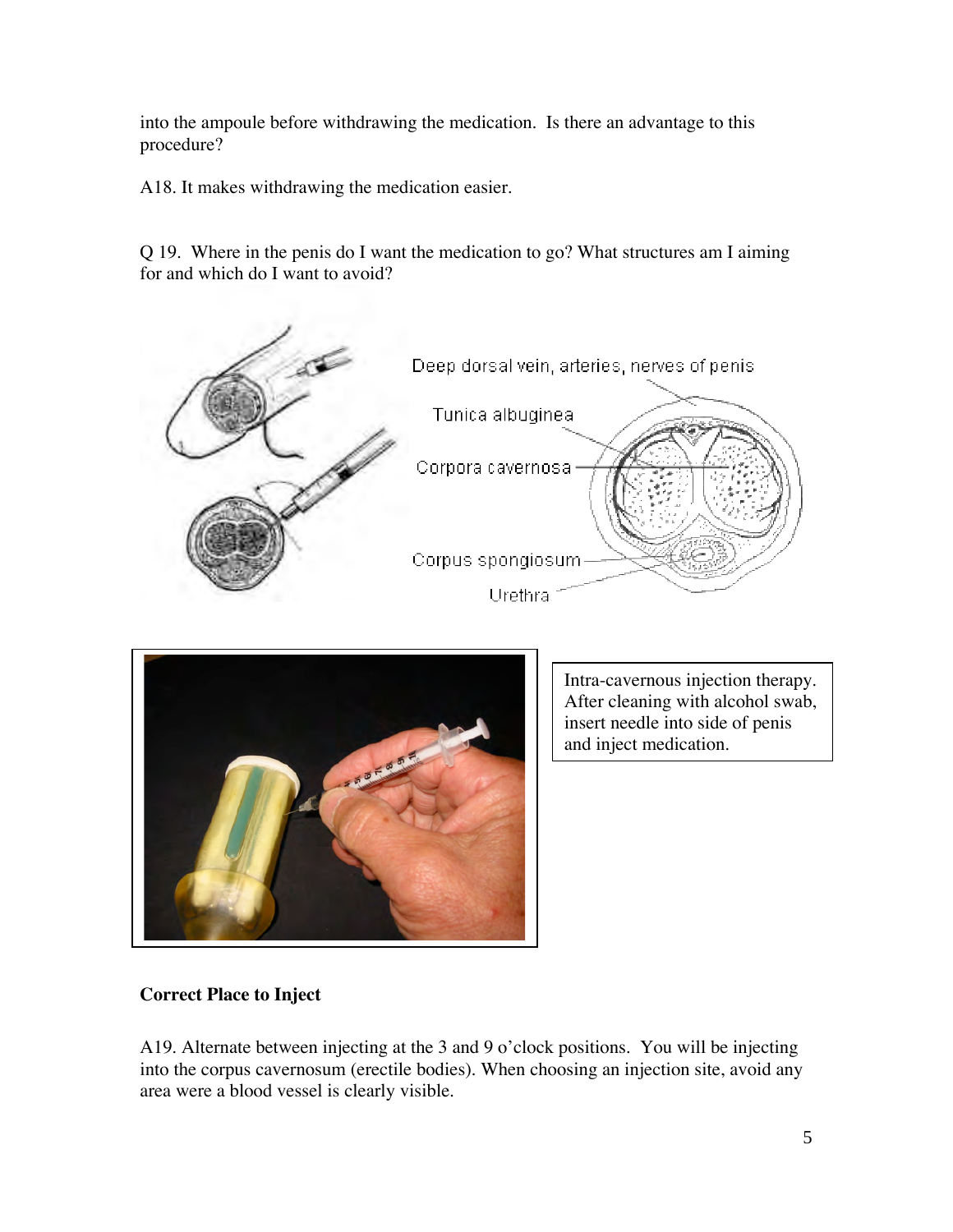Q20. Besides the 3 and 9 o'clock positions, I've also been told that I can inject at 2, 4, 8 and 10 o'clock positions. Does it matter?

A20. 2, 4, 8, and 10 are all OK, but 3 and 9 are the best.

Q21. What should I feel when I inject? Will it hurt? Should I feel resistance? Can I feel if the needle is in too deep or too shallow?

A21. As there are few nerve endings for pain in this area, there will probably be just a slight momentary discomfort. The needle should be pushed firmly until it is fully in the penis, slight resistance may be felt.

An autoinjector may reduce even further this momentary pain.

Q22. Are there any cues you can give me to tell when I'm in the right place? Sometimes I feel more resistance to the plunger than other times; when that happens, the injection usually fails. Why? What should I do?

A22. The amount of resistance to pushing the plunger is one of the best indicators of good needle placement. If a lot of resistance is felt then the needle may be in too far or not far enough. Pull the needle back a little or push it in further. If that does not work withdraw the needle and reinsert it in another suggested place. The plunger should depress quite easily. Your doctor can demonstrate. Do not inject if the resistance is strong.

Q23. If I don't get any response to an injection can I follow up with another injection maybe to a different side of the penis and perhaps using a smaller dose?

A23. No, the first injection may have punctured the urethra or other tissue. A second injection may cause more bleeding in the wrong area. The next time you inject (on another day) do it on the other side of the penis.

Q24. I'm bothered by the pain of the injection, are there topical anesthetics that I can use?

A24. Yes, any local anesthetic such as xylocaine jelly or cream will help. EMLA, a combination of 2.5% lidocaine and 2.5% prilocaine, is available with a prescription. ELA-Max, 4% or 5% lidocaine is available over the counter, without a prescription.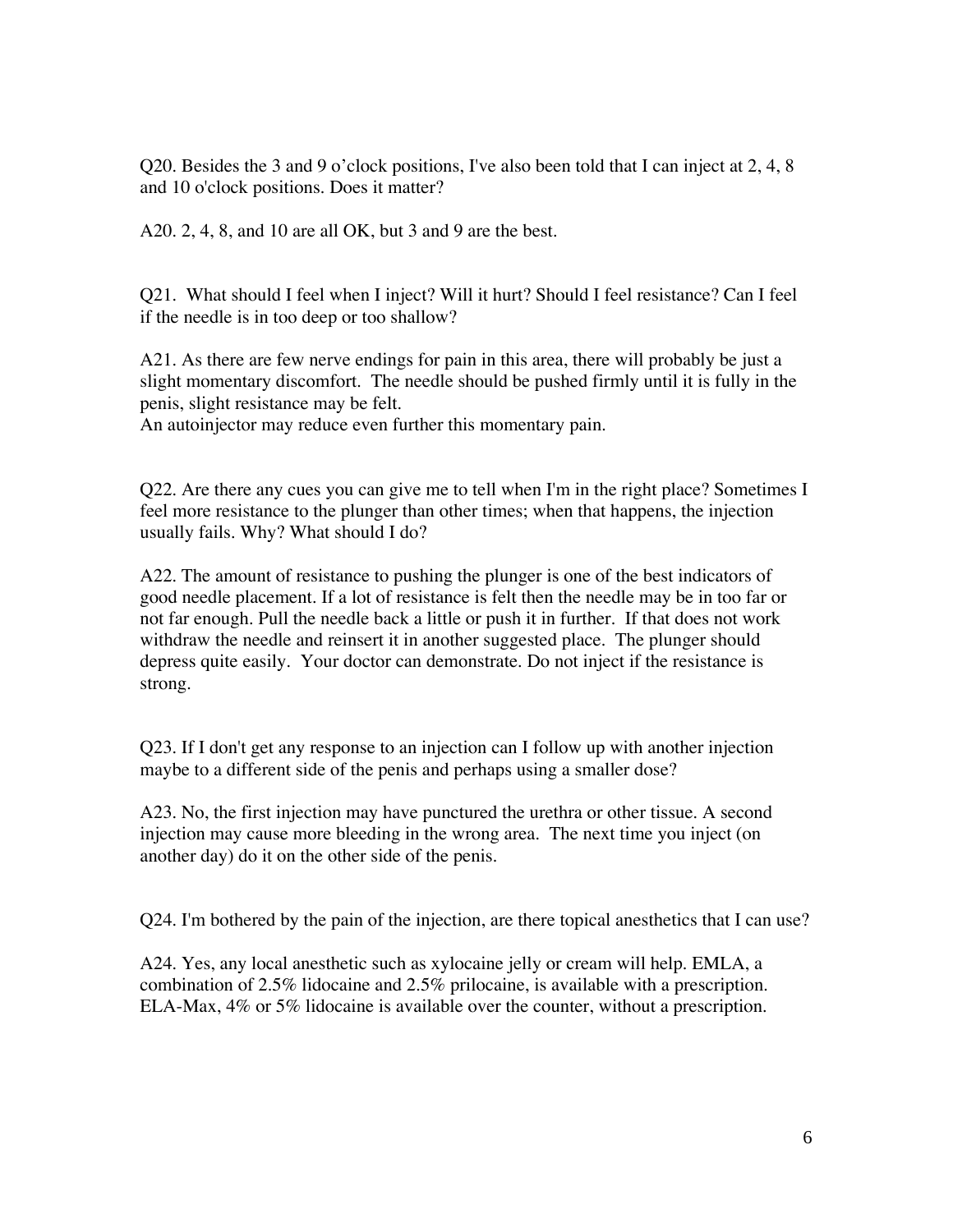Q25. Are there thinner needles available that could be used to reduce discomfit?

A25. This is not recommended. Needle breakage has been reported with 30 gauge needles and smaller. (See following question on auto injectors.)

Q26. What's an autoinjector and how might it help me?

A26. An auto-injector is a spring-loaded device, which inserts the needle into the penis very quickly, minimizing the discomfort and psychological "hesitancy." It comes in two forms, a simple non-prescription device designed to insert the needle for you and a prescription-required device that also depresses the plunger for you. You can check with your local drug store to obtain the simple auto-injector (no prescription required).

Moreover, many men prefer the autoinjector that does *not* inject the medications for them because they maintain the necessary feel to know that they have injected in the right place and to the right depth (The patient still pushes the plunger, there is no pain associated with this.) If the plunger does not push easily, as happens on occasion, withdraw the needle a little and try the plunger again. If it is still difficult to push the plunger then use the autoinjector in a different location in the penis.

Many men are happy using the autoinjector. Check with your local drug store to obtain one. Some men have personal experience with the Becton Dickinson "Inject-Ease" automatic injector, but there are other brands available. They are not very expensive.



Auto-Injection Technique. The medication is drawn into the autoinjector. The side of the penis is cleaned with an alcohol swab and the injector placed against the penis. Pressing a button then activates the injector and the needle is automatically inserted.

Q27. Can I use 'needle-less' injections systems like are being used by diabetics?

A27. No, they only place medications into the skin. The medication needs to go in to the deeper tissue (corpora cavernosa).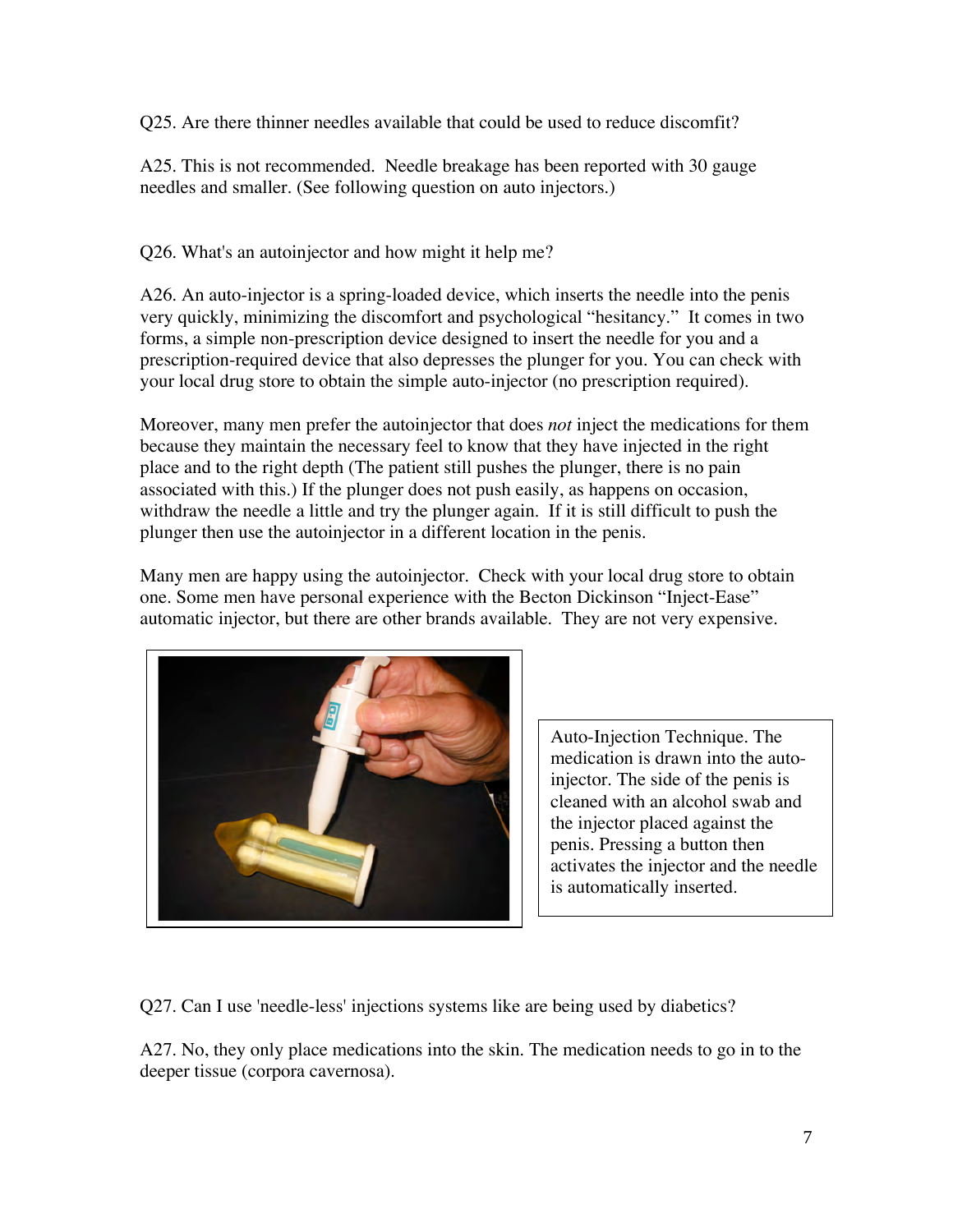Q28. At what angle should the needle enter the penis? Should it be 90 degrees or a shallower angle to stay away from the urethra?

A28. The angle of injection can be defined in two different mutually independent ways. One way is as seen from above and the other way is as seen in a "front view." *Ninety* degrees should be used in every view.

Injecting the needle at 90 degrees will ensure that you will not puncture the urethra. A shallow injection should not be used because the medication will not get into the corpora cavernosa, and not be effective.

Q29. Sometimes I see a tiny amount of blood from the injection site just when the needle is withdrawn and sometimes I don't. Why? Is it a problem either way?

A29. It depends on whether or not you hit a small blood vessel. It is not a problem.

Q30. What's the best way to hold the penis for the injections? Should the penis be pulled to maximum extension? Should I pull just the outer layer or the whole penis?

A30. If you need to, you should pull the whole penis. But some men find it best to lay the penis along one leg while injecting, without pulling.

Q31. Is it important to apply pressure to the injection site for a full 5 minutes after injections? Aren't a few minutes enough?

A31. Five minutes is best. On the needle site, using an alcohol swab. Immediately apply pressure to the penis with the thumb and index finger for 5 minutes, or longer if there is still bleeding.

Q32. Should I vary the injection site? What is the best way to do that?

A32. The places for injection are limited by the anatomy of the penis and you must adhere to these. Changing injection sites from left to right and back again is recommended.

Q33. Is it important to get all the bubbles, even the littlest, out of the syringe before injection?

A33. Removing those as small as poppy seeds is not necessary.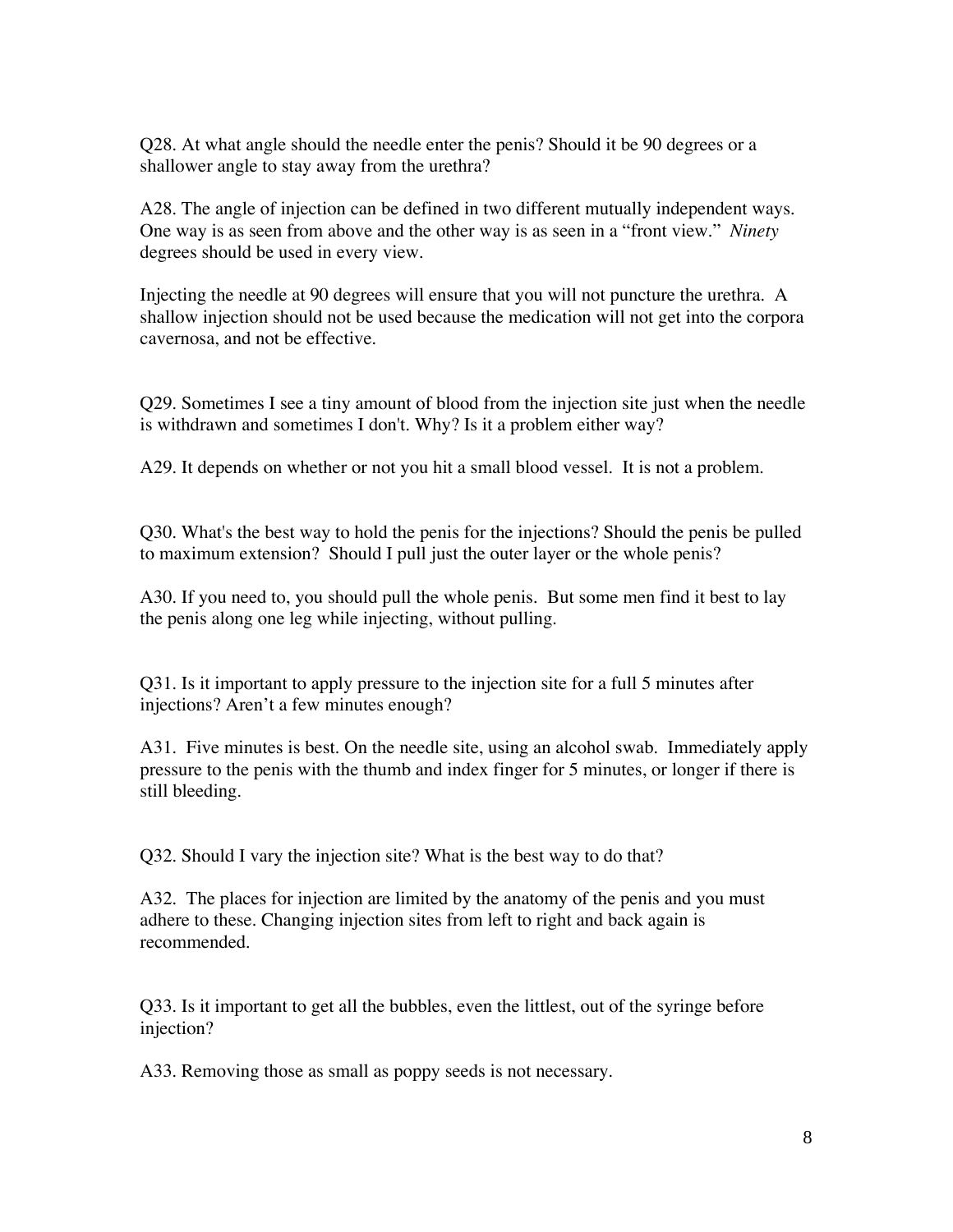### **DOSAGE, etc**.

Q34. How is the correct dosage determined? How do I know when I have the right dose?

A34. Dose consists of both the *strength* of the medication and the *amount* used. With the appropriate strength and amount of drug as determined by a physician (usually less than 1cc), erections usually occur in 5 to 10 minutes, last for approximately 30 minutes to an hour, and become more rigid if sexual stimulation occurs.

Q35. Is sexual stimulation required for an erection? Can I use less medication if I have more stimulation?

A35. Stimulation is not required but may speed things up a bit. You may be able to use less medication with stimulation.

Q36. Sometimes a dose that has worked fine before, produces no erection. I'm sure I injected in the right place. What happened?

A36. You were probably in the wrong place or too deep or too shallow, or the medication had expired (lost its effectiveness).

Q37. My instructions say not to inject more than twice a week. What's the reason for not injecting every day, for example?

A37. Injecting into the penis frequently may cause scarring.

Q38. Does the medication lose potency over time even if stored correctly?

A38. Yes, after about six months the medication will be less effective.

Q39. Will I develop a tolerance over time requiring an increasing dose?

A39. This occurs infrequently but if it does, your physician may have to readjust the dosage of medication.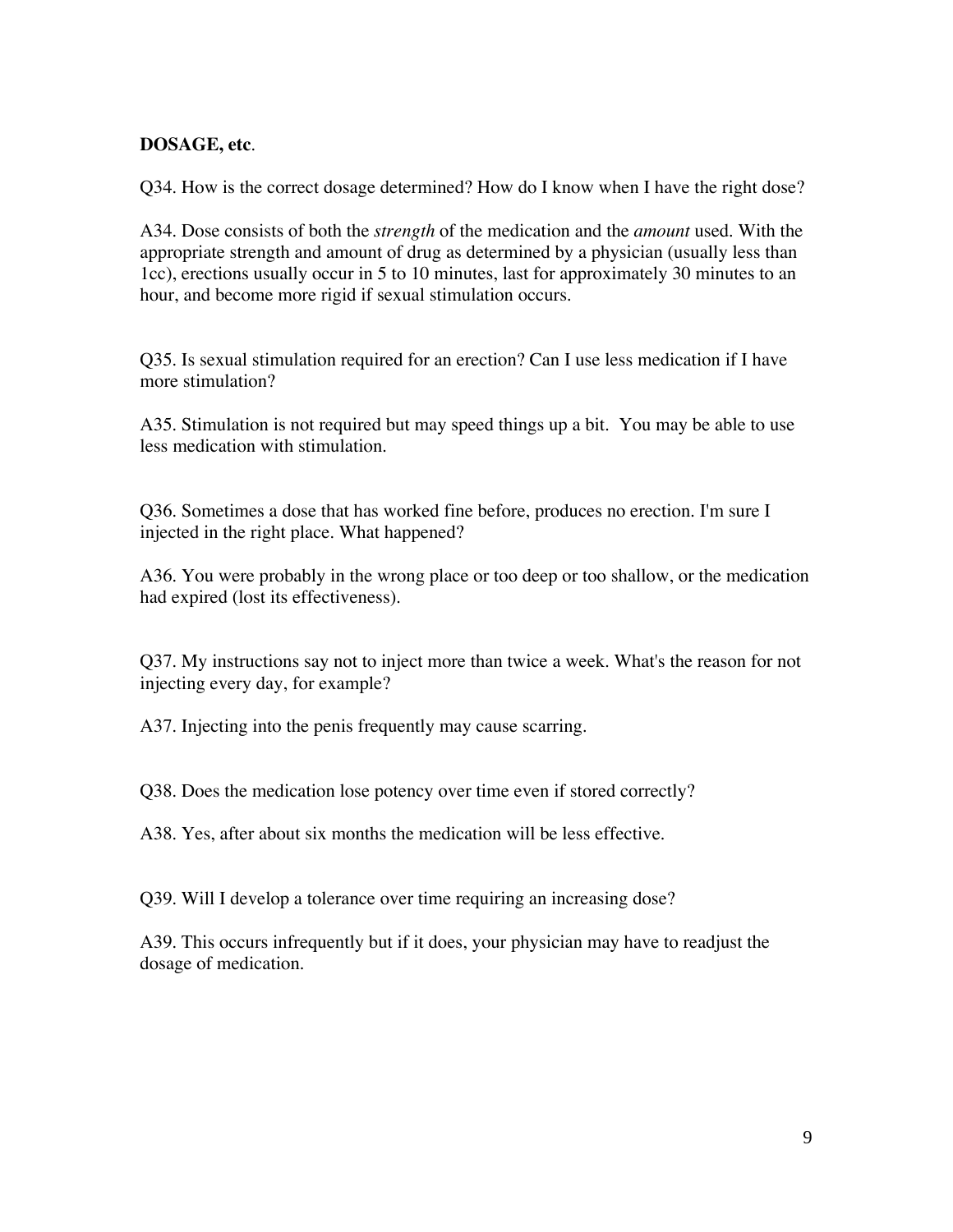## **PROBLEMS**

Q40. What, if any lasting damage can be done to the penis by the wrong injection technique? Can just one injection if done incorrectly cause permanent damage?

A40. Yes, although it is rare, scarring can occur (Peyronie's disease). If a patient injects too much medication it could cause priapism and damage to the erectile tissue. Not compressing the injection site after injection may cause internal bleeding and scar tissue.

Q41. After an injection I've seen blood coming from the urethra. What happened? What should I do immediately if this happens?

A41. You have punctured the urethra. Grab the whole penis and squeeze for 5-7 minutes.

Q42. What happens if I accidentally hit a large blood vessel? What should I do?

A42. If bleeding continues after applying pressure, abstain from intercourse until bleeding stops. Continue to apply firm pressure until bleeding stops.

Q43. Do infections ever develop from injections? How common is this?

A43. This happens very rarely.

Q44. Does the injection site make me more susceptible for contracting a sexually transmitted disease?

A44. Possibly, but not likely. If in doubt, put on a condom.

Q45. Can injections be used while taking Viagra orally? If so, can a lower dose be used?

A45. You should not inject and take Viagra at the same time. Using both treatments together causes an increased possibility of priapism. (Consider alternating using Viagra and injections.)

Q46. After using injections for a while my erections have developed a curvature. What's happening?

A46. The injections may have caused some scar tissue to have formed. This condition is called Peyronie's disease. Talk to your doctor about causes and treatment.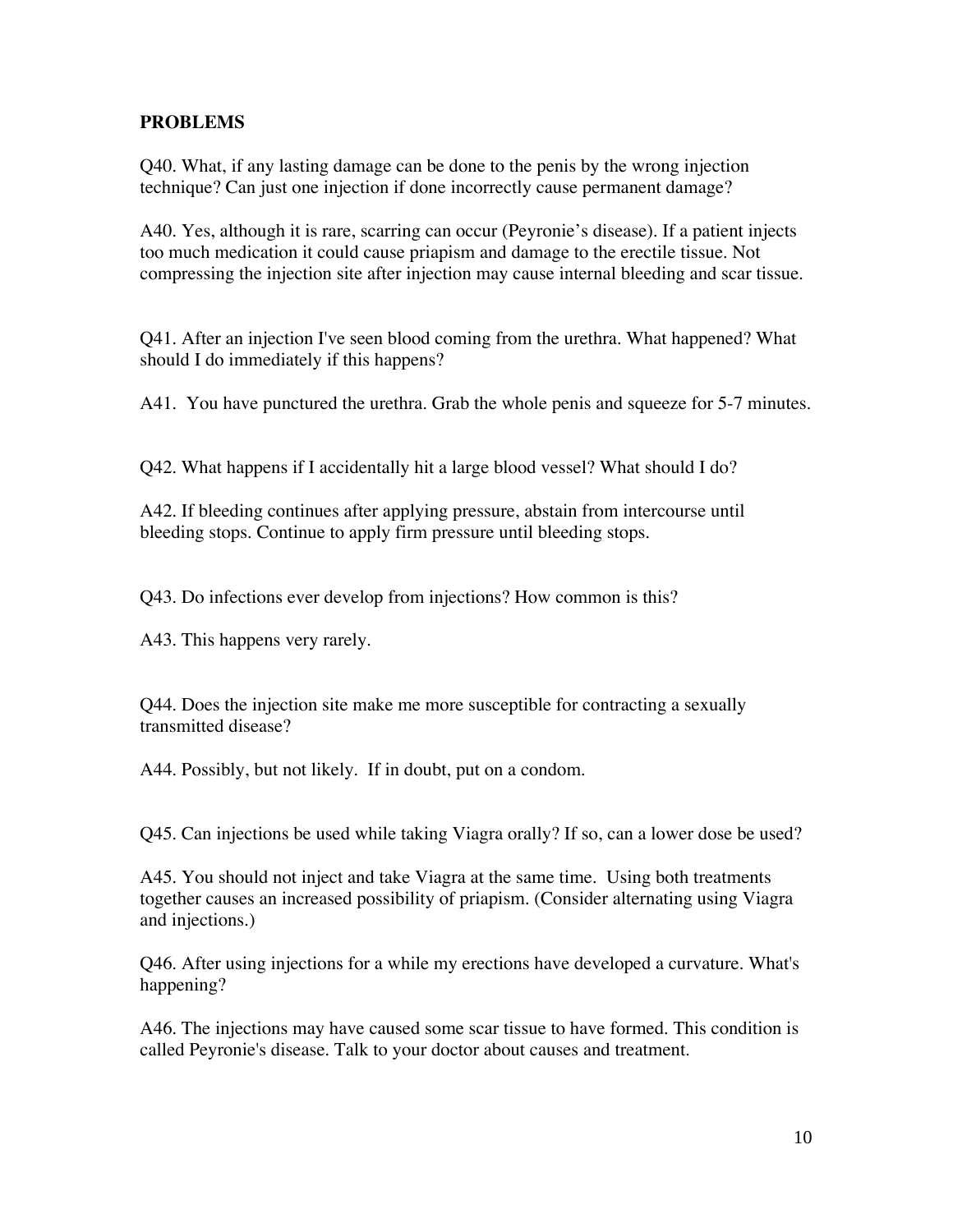Q47. Does this curvature develop for all men using injections?

A47. No, only 3-8 percent of men.

Q48. Can this problem be the result of improper injection technique?

A48. Yes. The patient must make sure that he maintains pressure on the injection site for 5 minutes to stop bleeding; including possible internal bleeding that will not be seen. Also, attention must be paid to the doctor's instructions on where to inject, the alternation of injection sites, and the frequency of injections.

Q49. It is difficult for me to inject on both sides, because I am right handed I have difficulty injecting on one side. I inject less than 100 times a year. Is it crucial to inject both sides?

A49. It is better if you can inject both sides. You can't go wrong with alternating sides even if you only use injections monthly. However, you do not need to change sides if injections are used less than twice a week.

Q50. Can just one injection cause Peyronie's disease?

A50. If too much medication is injected or if the medication is injected incorrectly it is possible but not likely.

Q51. Can men that develop curvature continue to safely use injections?

A51. If it is a mild curvature.

Q52. Are there medications that can be helpful? (to treat curvature of the penis?)

A52. Colchicine may be helpful in the early phases of Peyronie's disease.

Q53. Can surgery be useful?

A53. Yes, but only when the condition has stabilized, and after non-surgical treatments have failed.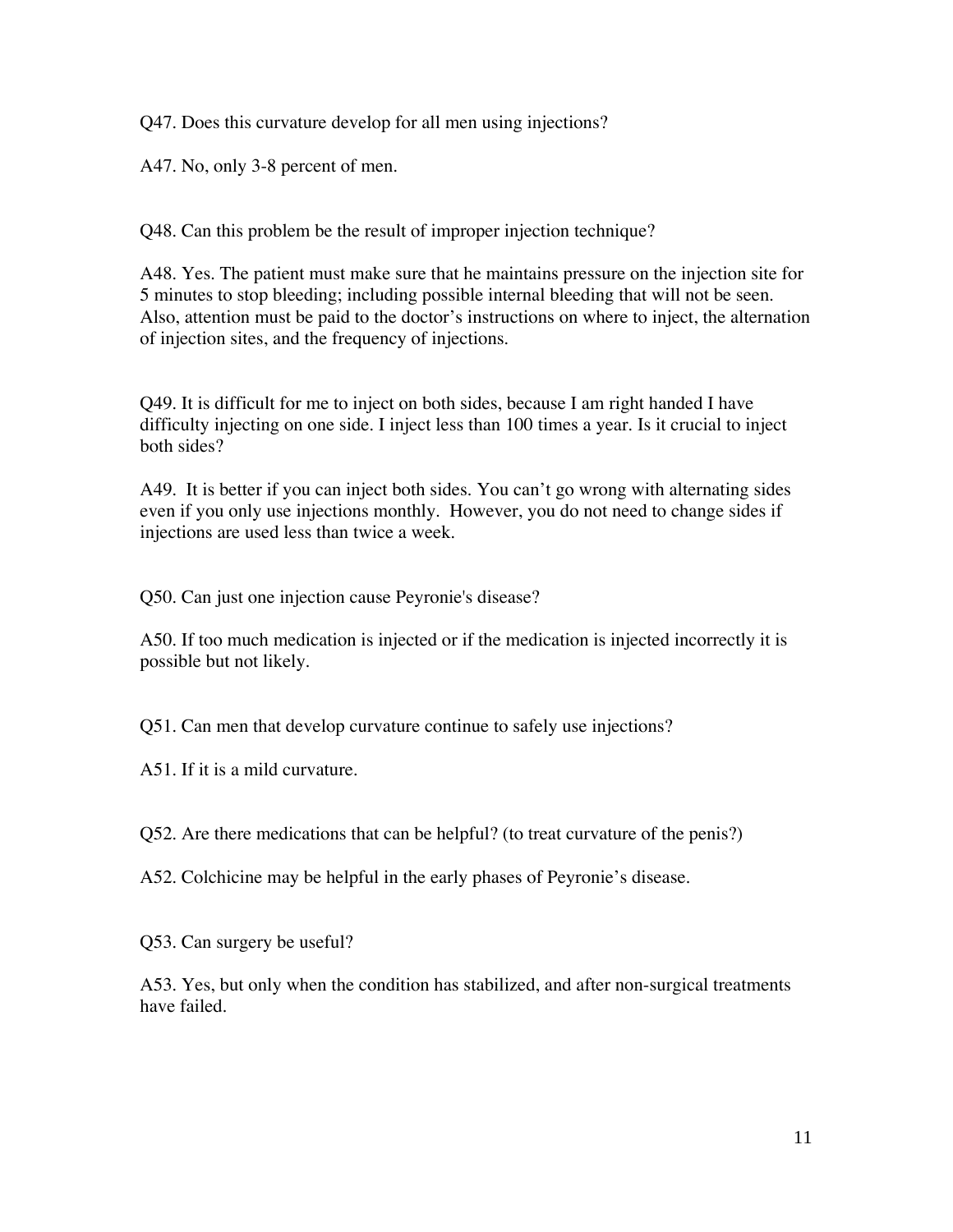#### **IN THE FUTURE**

Q54. What kinds of medications or procedures are on the horizon to help men with erectile dysfunction?

A54. Prostaglandin, which is currently injected and used as a urethral suppository, is being tested in a clinical trial for a new use. This trial is to put prostaglandin gel to the urethral opening at the tip of penis. New pills and nasal sprays are being tested in the laboratory and in clinical trials including medications that would be given at the time of prostate surgery to protect the cavernous nerve.

### **INDEX**

Alprostadil, 2, 4 Alprox-TD, 11 anesthetics, 6 angle, 7 apply pressure, 7 autoinjector, 6 Benadryl, 4 blood, 1, 2, 7, 9 blood vessels, 2 bubbles, 8 Caverject, 4 Colchicine, 10 corpora cavernosum, 2 curvature, 2, 9, 10 damage to penis, 9 discomfort, 5 dosage, 3, 8 Dr. Tom F. Lue, 1 Edex, 4 effectiveness of injections, 3 fails, 5 filling the syringe, 4 frequency, 8 how do these medications work, 2 hurt, 5 infections, 9 medications, 2, 3, 4, 10, 11 natural erections, 1 needle is in too deep or too shallow, 5

nerve sparing, 1 no erection, 8 orgasm, 1 pain, 2, 4, 5, 6 papaverine, 2, 4 Peyronie's, 2, 9, 10 PGE, 2 priapism, 2, 4, 9 prostatectomy, 1 questions and answers, 1 radiation therapy, 2 reduce the erection, 4 refrigeration, 2, 3, 4 resistance, 5, 6 scar tissue, 2, 9, 10 sexually transmitted disease, 9 stimulation, 2, 3, 8 storing medication, 8 Sudafed, 4 surgery, 1, 10 Terbutaline, 4 tolerance, 3, 8 traveling, 4 vacuum erection devices, 3 vein, 5 Viagra, 9 when to begin injection therapy, 1 where in the penis do I want the medication to go, 4